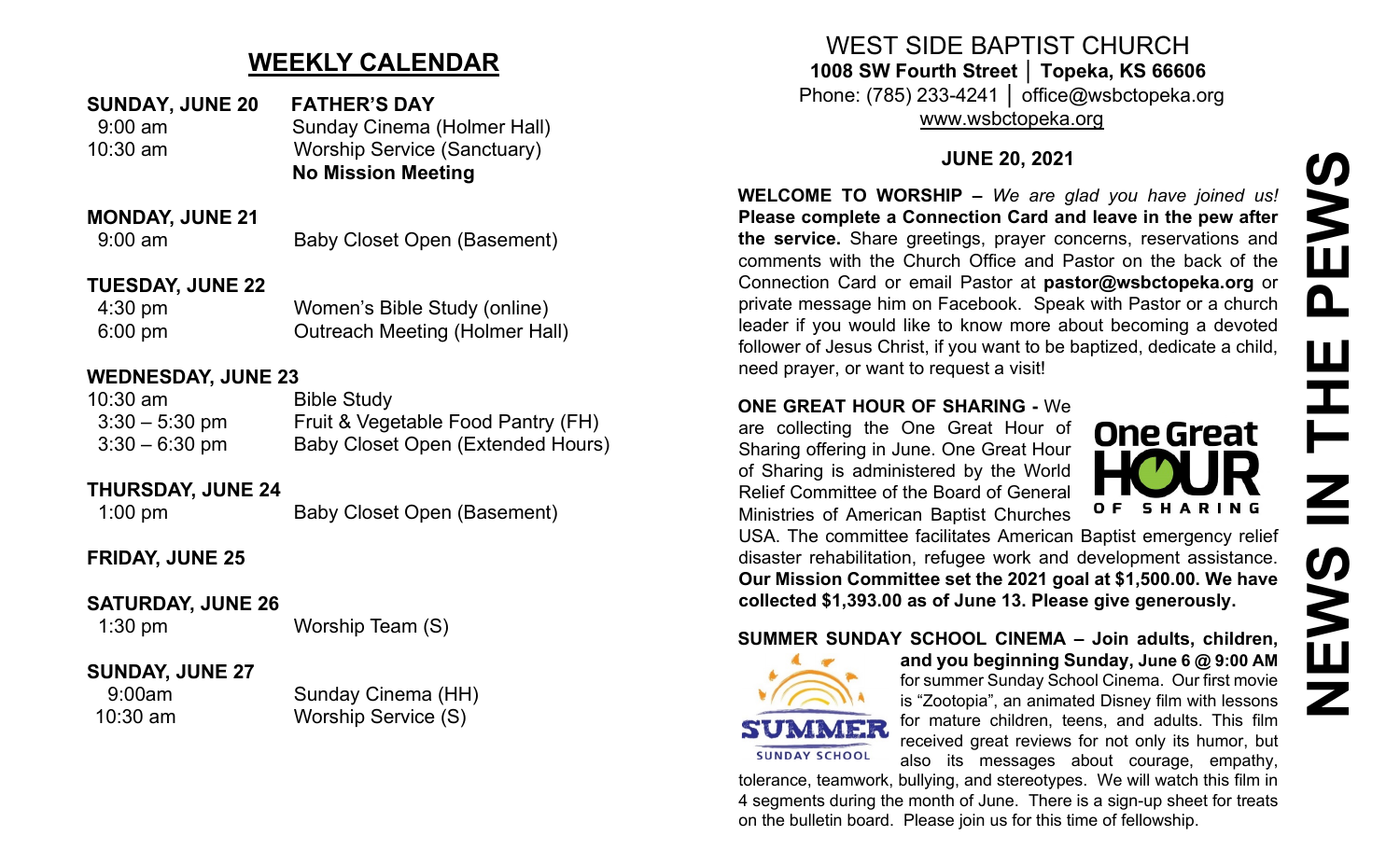

**AMERICAN BAPTIST BIENNIAL CONVENTION** - Registration is now open for our denomination's **American Baptist Churches Biennial Mission Summit**, **meeting online Thursday, June 24 to Saturday, June 26, 2021. WSBC may send seven delegates. Speak with Pat Carpenter if you are interested in serving as a delegate.** The cost is \$100 per delegate or \$100 per family (2 persons).

Visit [www.americanbaptists2021.com](http://www.americanbaptists2021.com/) for info or to register.

**BAPTIST WORLD ALLIANCE CONGRESS** - The Virtual Experience is schedule for **Wednesday-Friday, July 7 to 10, 2021**. Join us online for the first virtual Baptist World Congress and help make history Together as part of the world's largest gathering of Baptists as we **PRAY | WORSHIP | LEARN | CONNECT.** The BAPTIST WORLD ALLIANCE is a global network of 47 million Baptists in 126 countries and territories ([https://bwa2021.org\)](https://bwa2021.org/).

**BELIEVER'S BAPTISM** – We practice "believer's baptism" which is the immersion of a person in water – regardless of age – who receives Jesus Christ as his or her personal Savior and publicly professes to walk the Jesus way. The Council schedules baptisms on most Sunday mornings throughout the year. If you would like to be baptized, then come to the front during the last song.

**BIBLE STUDY ONLINE** – Join us for **"The Psalm Book of Israel" Bible Study on Wednesday MORNINGS at 10:30 am in Holmer Hall (face masks, mass limit, and social distancing required) or ZOOM (see email for link and password).** 

### **FOOD PANTRY – Free Fruit and Vegetable Food Pantry on Wednesdays from**



**3:30 to 5:30 pm, while supplies last.** MOBILE SITE: enter the west PARKING LOT from 4th and CLAY Streets; do not park or exit your vehicle. Equal Opportunity. \*All food is available at no cost. FACE COVERINGS or MASKS REQUIRED. Thank you to Jack Janway, Outreach Coordinator, and all the volunteers who make this service project possible. *No Harvester's through the* 

*month of July will start back up the first Wednesday in August.*

**NURSERY SUPERVISOR –** Job open. Oversee the Nursery and nursery workers. Competitive hourly rate. See Clarence Payne to apply.

**HOSPITAL & EMERGENCIES –** If you or a loved one is admitted to the hospital for an emergency or for surgery, **the hospital staff and chaplains' office will NOT contact the Church Office or the Pastor**. **You or a family member must call the Church Office at (785) 233-4241 or the Pastor at (785) 224-7234**. Pastor is willing to visit the hospital and pray prior to surgeries.

**THE LORD'S SUPPER –** We celebrate the Lord's Supper (Holy Communion) on the first Sunday of each month and on special occasions. All persons of faith are welcome to The partake of the Table of the Lord, regardless of age, race, or church affiliation. We use only non-alcohol grape juice.



**VACATION BIBLE SCHOOL - Vacation Bible School** will be held **Monday-Friday, July 26-30**. **Supper will be served at 5:00 PM with activities to follow until 7:00 PM.** Eligible ages are any kids who have finished K up through  $5<sup>th</sup>$  grade. Our theme is "**Wilderness Escape – Where God Guides and Provides**." Please watch for details in the upcoming weeks on how you might contribute. Many adult volunteers will be needed to get everything ready and accomplished both prior to and during that week.

**VENMO –** Give to God online via **SQUARE** at **[https://west](https://west-side-baptist-church.square.site/)side-baptist-[church.square.site](https://west-side-baptist-church.square.site/)** or give through **VENMO**, a phone app. Search for the church **@wsbctopeka** or scan the QR code. We appreciate all your donations and generosity. Questions? Call the Church Office for help.



venmo

**WWW KID'S BIBLE CLUB -** We are also planning to restart our **Wonderful West Side Wednesdays**, aka **WWW**, in the fall.

This has been such a vital and important program for the children, youth, and adults in our community and church the past several years. Beginning on Wednesday, Sept 1, we will provide a meal and a group Bible lesson for children and adults. We will be counting on volunteers to carry out this mission. There are jobs to help with transportation, cooking, serving, clean-up, teaching, playing, singing, and more. You are invited to be a part of WWW. ~ Alice Payne, C.E. Coordinator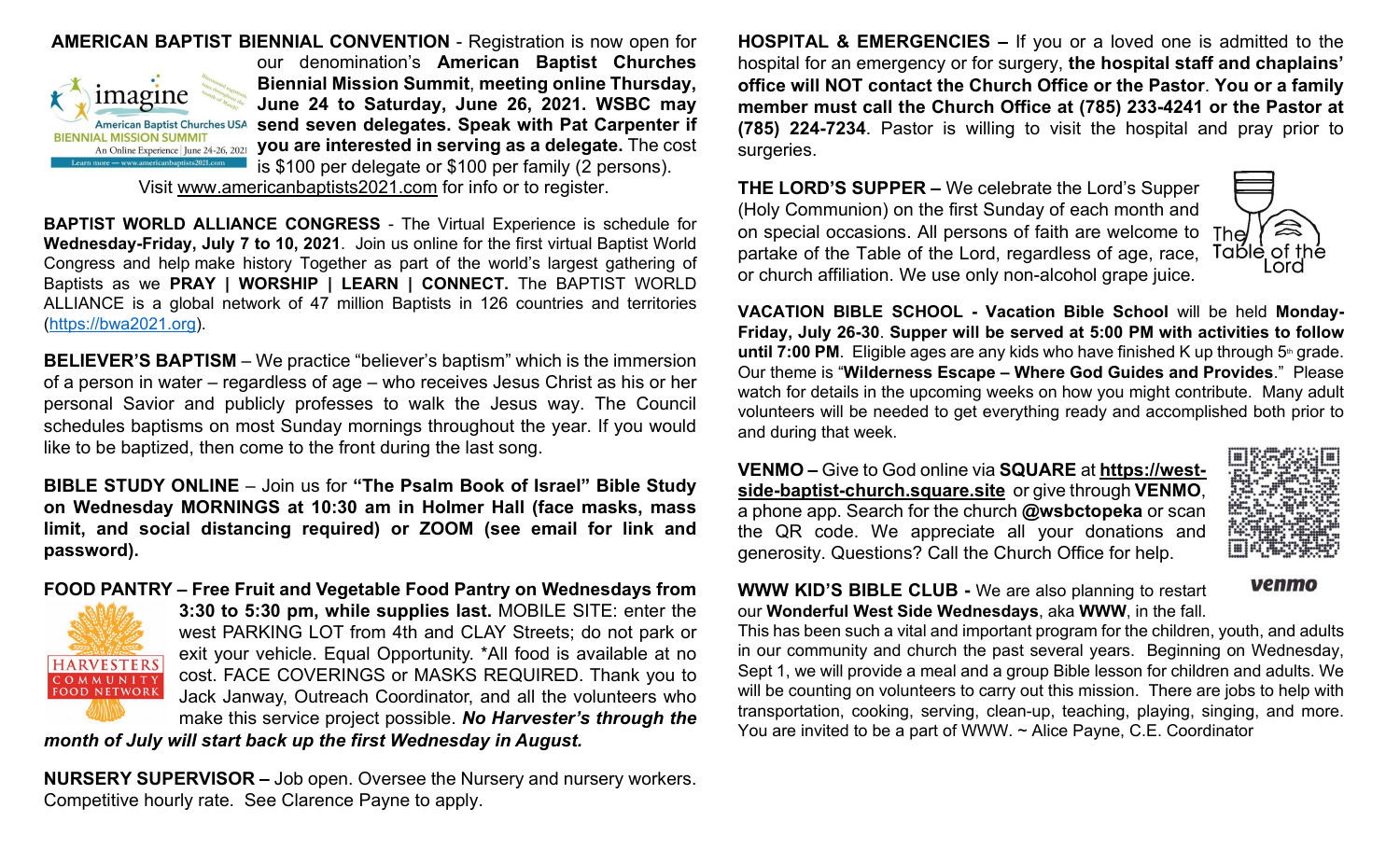**DOORSTEP –** Our community mission partner Doorstep, Inc is celebrating our 55<sup>th</sup> Anniversary year… all year long starting with a 'Kick-Off' on Sunday, June 27<sup>th</sup>. We will be planning events or celebrations throughout the next year to highlight Doorstep, and our Anniversary Fund. Doorstep owns the building we are in and have been making upgrades and improvements as we can.

However, our HVAC system is the original, meaning it's been here since the late 50's… Some parts are no longer made for our system when it breaks, and a new more efficient system would save money overall. We want to be proactive and replace the current system before we 'have' to. This improvement is the most expensive one (to date) that we need to make.



You are invited to attend

## **Doorstep's 55th Anniversary Year Kick-Off Reception**

Sunday, June 27th  $\sim$  2:00pm-3:00pm 1119 SW 10th Avenue  $\sim$  Topeka, Ks

Join us as we begin our year-long celebration of Doorstep as we seek to Invite, Involve, Include, and Inspire people to participate in Doorstep's mission.

We will have light refreshments, share the story of how Doorstep began, take a tour our food & clothing rooms, learn more about Doorstep and how you can help!

As part of our 55th Anniversary year we have created an "Anniversary Fund" which we are asking our supporters to assist us in raising funds for a new HVAC system, to assist with client services, and other operating expenses. We are asking our supporters to donate a minimum of \$55 per person to help us reach our goal!

The goal of the Anniversary Fund is to raise enough in the next year to start our HVAC replacement, provide extra funds for services and operating expenses. We are asking each of our supporters to donate a minimum of \$55 towards the Fund. Looking forward to seeing some familiar faces!  $\sim$  Lisa Cain, Executive Director

**WORSHIP ONLINE** – The Church is committed to the continual praise and worship of Almighty God in the Name of Jesus Christ. Church leaders and our clergy hold services regularly in the Sanctuary in compliance with all published federal, state, and local government health orders. Services are broadcast LIVE (as internet is available) and RECORDED. WATCH at:

- Facebook LIVE h[ttps://www.facebook.com/wsbctopeka](https://www.facebook.com/wsbctopeka)
- YouTube<https://www.youtube.com/channel/WSBC>

Order a free copy of the service on DVD by contacting the Church Office.

**MISSION -** Following is a summary of the items we discussed at our Mission Committee meeting after church on Sunday, May 23:

- 1. Bethel will be resuming their summer youth program in person for June and July with some restrictions. I do not have any confirmation yet on the resumption of the Friday night services, but my feeling is that if the youth program goes well (and health guidelines allow), Bethel will open more "in person" activities. We have 5th Fridays in July, October, and December. I doubt we will be going down in July, but I think October might be possible. We usually do not go in December. I will continue to monitor the situation.
- 2. I would like to determine if there is interest in a Fall mission project. I have not contacted any place yet; I would like to see how many are interested first. If there are enough people, we can consider an out-ofstate project like Murrow, or something closer to home. We can discuss that later. Please let me know if you are interested in participating in a Fall mission project and if you have a specific project preference.
- **3. I am cancelling the Mission Committee meeting this Sunday, June 20 since it is Father's Day. Stay inside and stay cool!**
- ~ Thanks! Jim Goodnow, Coordinator of Missions